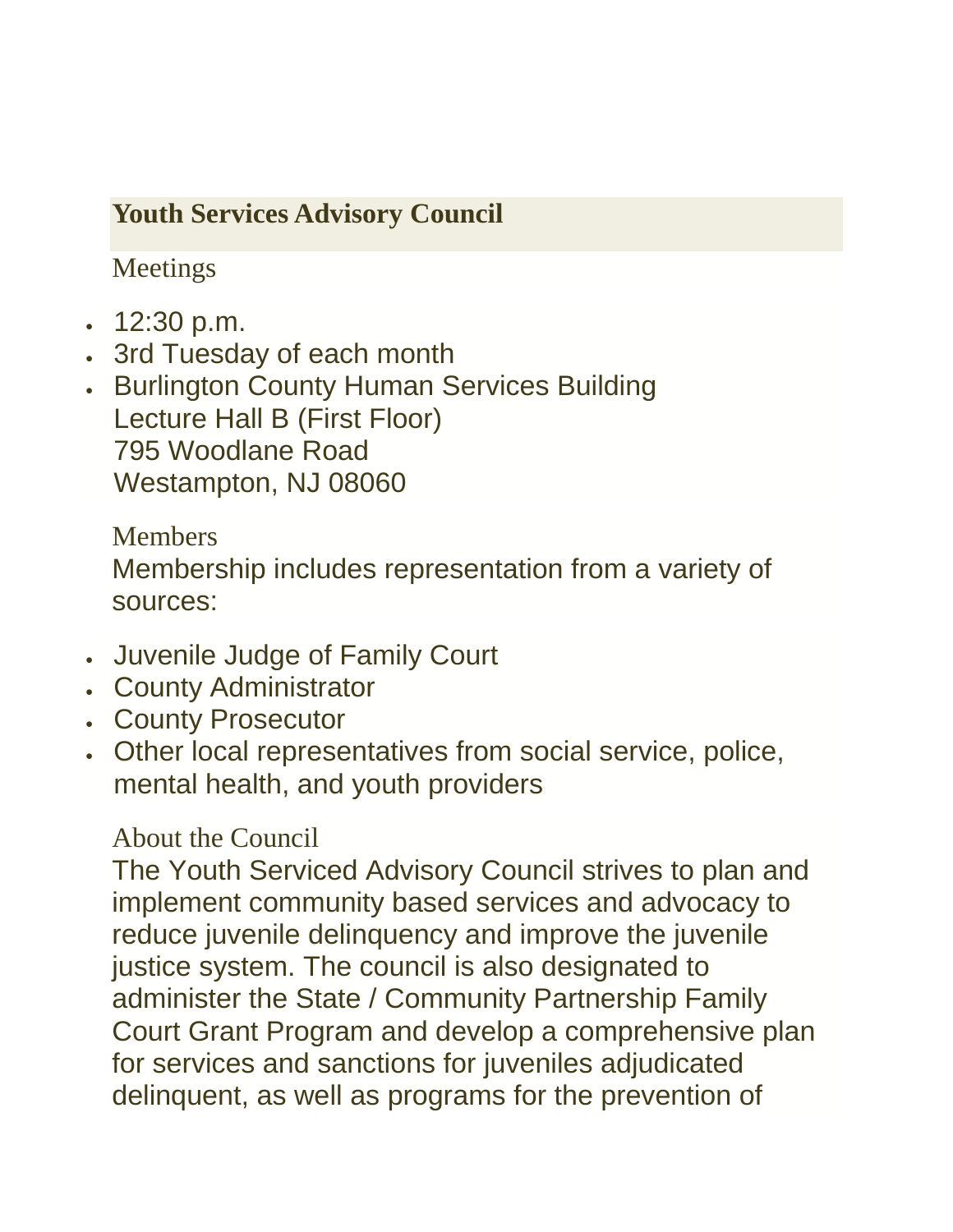juvenile delinquency.

The council was established in 1986 per N.J.A.C. 13: 90- 2.3.

## **Committees**

- Youth Services Advisory Council Planning (YSAC)
- <sup>o</sup> Meeting dates:
- $-11$  a.m.
- 2nd Monday each month
- **Burlington County Human Services Building** Lower Level Conference Room 795 Woodlane Road Westampton, NJ 08060
- <sup>o</sup> Membership: Various YSAC members
- o Purpose: To ensure that the YSAC conducts all required planning as per state direction
- <sup>o</sup> Established: 1986
- Allocations
- o Meeting dates: As needed
- o Membership: Various YSAC members
- o Purpose: Review RFPs and make funding recommendations; monitor existing contracts
- <sup>o</sup> Established: 1986

Program Highlights

The Division Youth Services routinely fields inquiries for an array of different needs presented by the citizens of Burlington County. These range from dealing with mental illness issues, substance abuse matters, disability issues,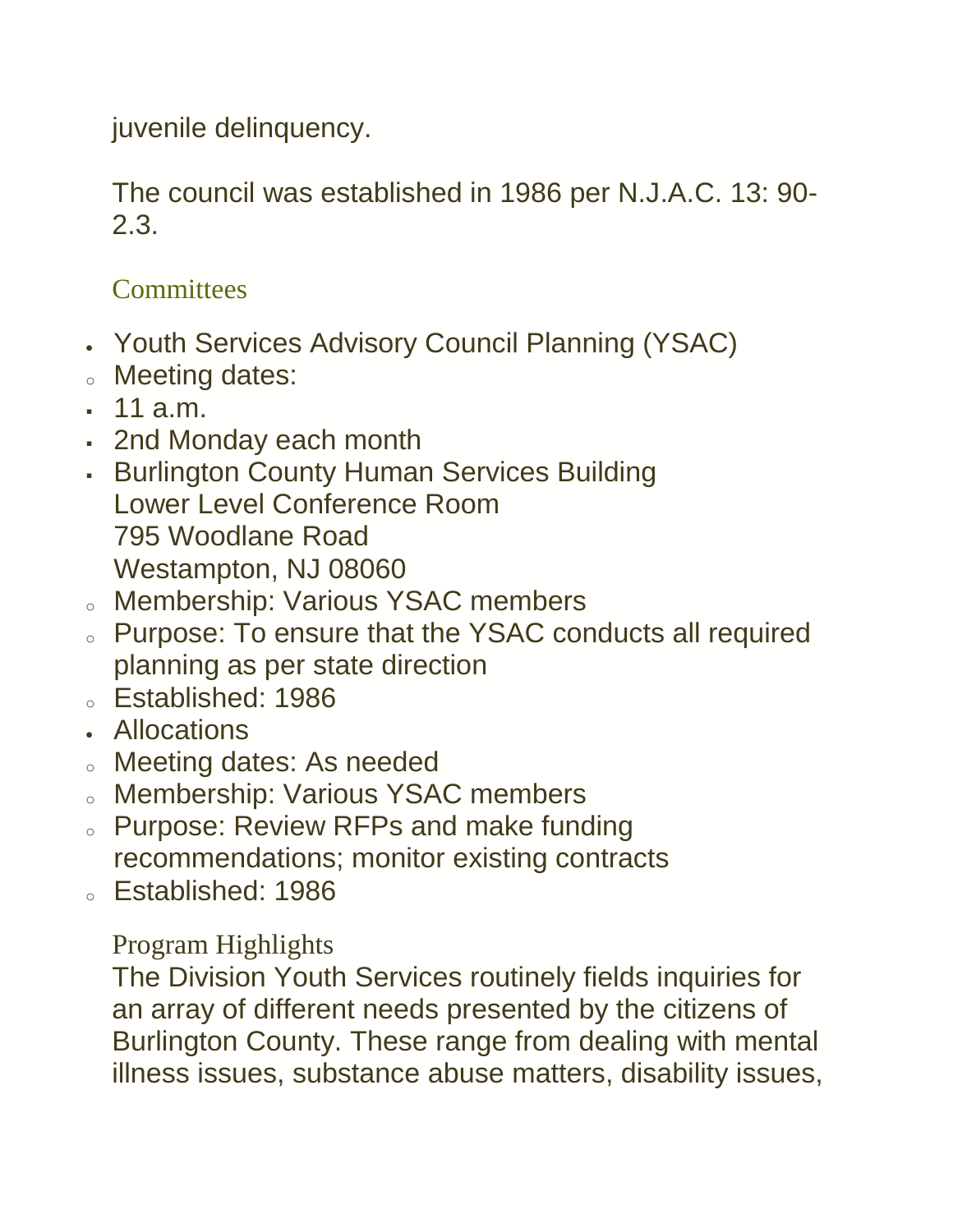need for day care, etc. All calls handled start with accessing the problem, understanding the need and making a referral to the proper provider agency. This I&R is provided Monday through Friday, 8 a.m. to 5 p.m.

## YSAC

The Burlington County YSAC oversees the State Community Partnership / Family Court / Juvenile Accountability Block Grant (JABG) funds. This grant provides a variety of services for court involved youth or youth at risk of court involvement. Services include, but are not limited to:

- Sheriff's Youth Mentoring, a diversion program for first time offenders
- Family Crisis Intervention Unit (FCIU)
- **Prevention Programs**
- Anger Management
- Community Activities Program
- Positive Probation Intervention Program
- Sex Offender Treatment Program

The YSAC also coordinates the provision of fire setter and sex offender evaluations as needed.

The YSAC administers and monitors the Host Home beds program for juveniles in crisis who cannot return home.

## Juvenile Detention Alternative Initiative

In 2007, the Juvenile Detention Alternative Initiative (JDAI)